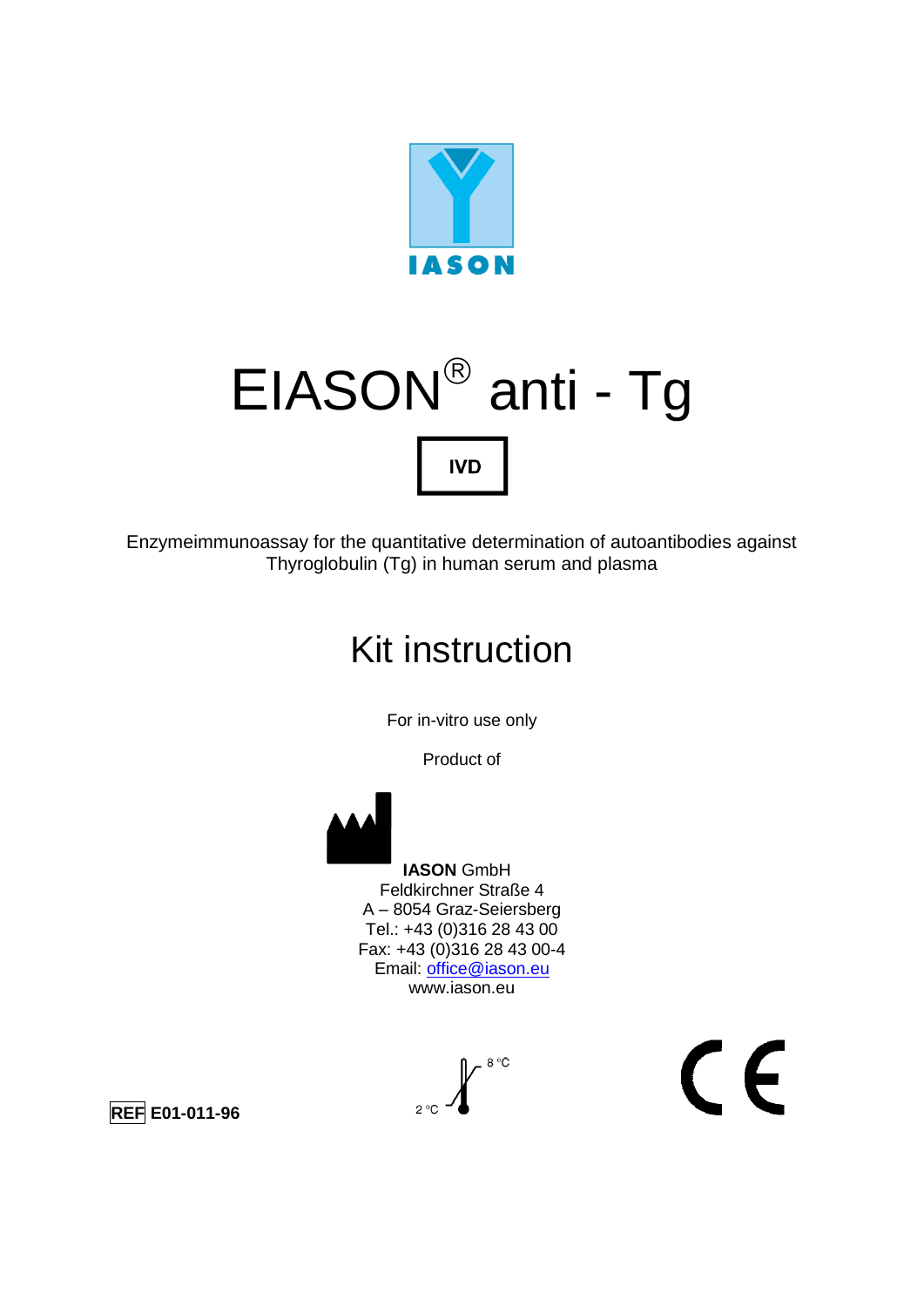#### **Used IFU symbols**

| <b>Symbol</b>        | <b>English</b>                         | <b>Symbol</b>  | <b>English</b>                                                |
|----------------------|----------------------------------------|----------------|---------------------------------------------------------------|
| <b>IVD</b>           | In vitro diagnostic<br>device          | <b>PROTA</b>   | Conjugate (protein A<br>conjugated to alkaline<br>peroxidase) |
| <b>REF</b>           | Order number                           | <b>DIL</b>     | <b>Buffer for dilution</b>                                    |
|                      | Manufactured by                        | <b>CAL0-4</b>  | Calibrators                                                   |
| 8 °C<br>$2^{\circ}C$ | Storage at                             | <b>CO1 CO2</b> | Control sera                                                  |
| <b>LOT</b>           | Lot number                             | <b>SUB</b>     | Substrate                                                     |
| $\mathbf C$          | <b>EC Declaration of</b><br>conformity | <b>STOP</b>    | Stop solution                                                 |
|                      | Expiry date                            | <b>WASH</b>    | Wash solution                                                 |
| <b>MPL</b>           | Microplate                             |                |                                                               |

#### **Intended use**

*For in-vitro use only.*

The EIASON® anti – Tg it is an enzymeimmunoassay intended for the quantitative determination of autoantibodies against thyroglobulin in human serum. The results of the measurement of autoantibodies against thyroglobulin are to be used in conjunction with other clinical and laboratory data to assist the clinician in the diagnosis of autoimmune thyroid disease.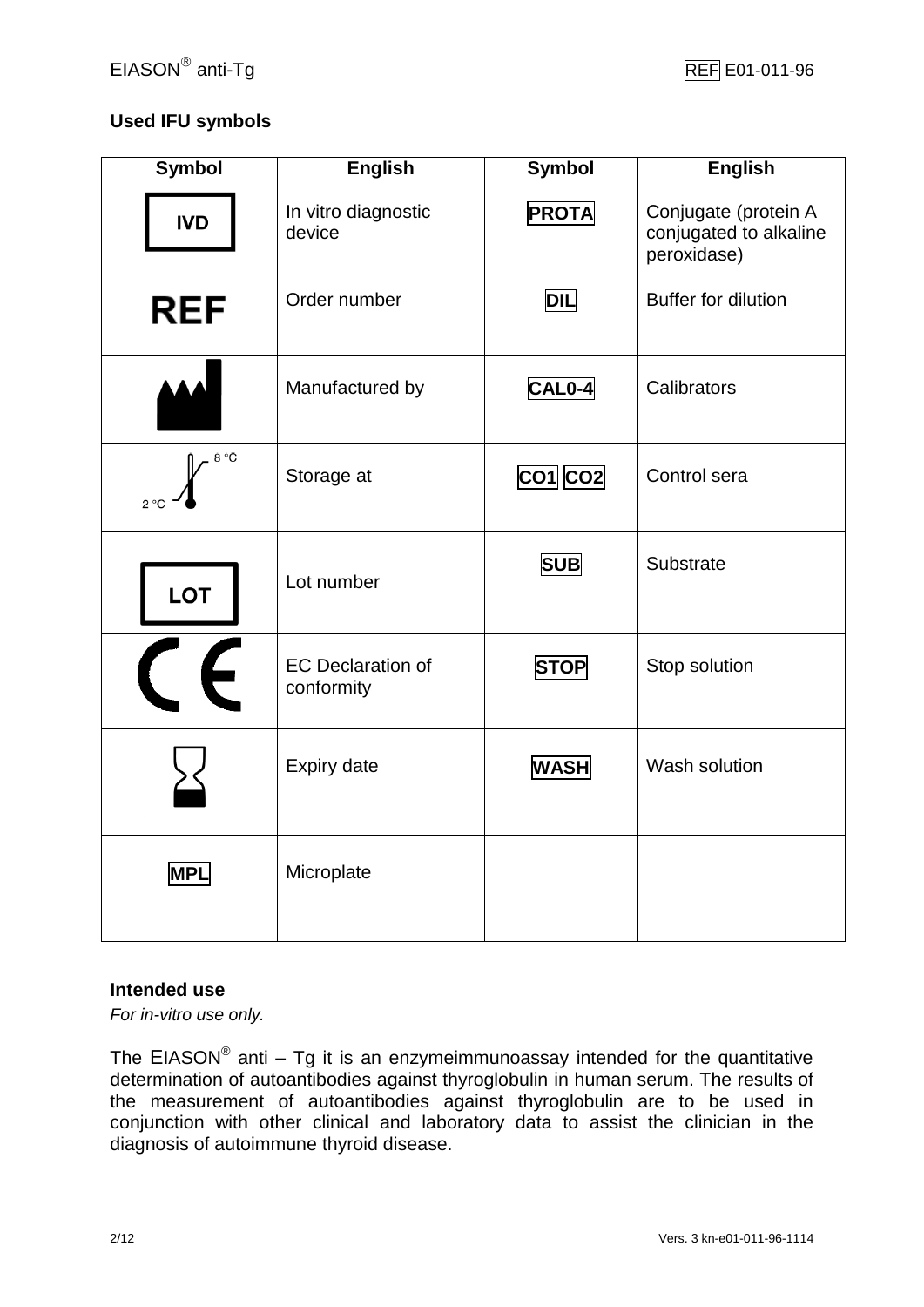## **Assay principle**

The  $EIASON^{\circledast}$  anti – Tg is a solid phase immunoenzymometric assay [IEMA] for the quantitative determination of autoantibodies against thyroglobulin in human serum. The assay is based on an easy to use and flexible strip well system (microplate) employing wells coated with highly purified thyroglobulin.

Thyroglobulin autoantibodies in human serum are allowed to bind onto the coated microwells. Bound autoantibodies against thyroglobulin are allowed to interact with protein A conjugated to alkaline peroxidase. The amount of autoantibodies against thyroglobulin (anti Tg) is detected by addition of pNPP (*para*-nitrophenyl phosphate) substrate and stopping the reaction after an incubation time of about 15 minutes by NaOH solution. The absorbance of the yellow reaction mixture is then read at 405nm using an ELISA plate reader. A higher absorbance indicates the presence of TgAb in the test sample. The measuring interval is 65 – 5000 u/mL (NIBSC 65/093).

#### **Warnings and precautions**

The  $EIASON^@$  anti – Tg kit is for in vitro diagnostic use only and is not for internal use in humans or animals. This product must be used strictly in accordance with the instructions set out in the Package Insert. IASON will not be held responsible for any loss or damage (except as required by statute) caused, arising out of non-compliance with the instructions provided.

CAUTION: this kit contains material of human and/or animal origin. Handle kit reagents as if capable of transmitting an infectious agent.

Source material from Human origin which is used in this kit was tested and found negative for HbsAG and HIV as well as for HCV antibodies. However, since there is no diagnostic procedure that excludes these agents with 100 percent certainty all components should be handled as potentially hazardous material.

Appropriate precautions and good laboratory practices must be used in the storage, handling and disposal of the kit reagents. Disposal of kit reagents should be in accordance with local regulations.

#### **Shelf life and storage of reagents**

This kit is stable until the stated expiry date if stored as specified. Upon receipt, store all reagents at  $2-8$ °C.

#### **Storage and preparation of serum samples**

Sera have to be isolated by centrifugation and should be assayed soon after separation or stored, preferably in aliquots, at or below -20°C. Repeated freezing and thawing or increases in storage temperature must be avoided. Incorrect storage of serum samples can lead to loss of anti - Tg activity. When required, thaw test sera at room temperature and mix gently to ensure homogeneity.

Do not use lipaemic or grossly haemolysed serum samples.

EDTA, citrate and heparin plasma may be used in the assay.

Centrifuge serum prior to assay (preferably for 5 min at 10,000-15,000 x g in a microfuge) to remove particulate matter. Please do not omit this centrifugation step if sera are cloudy or contain particulates.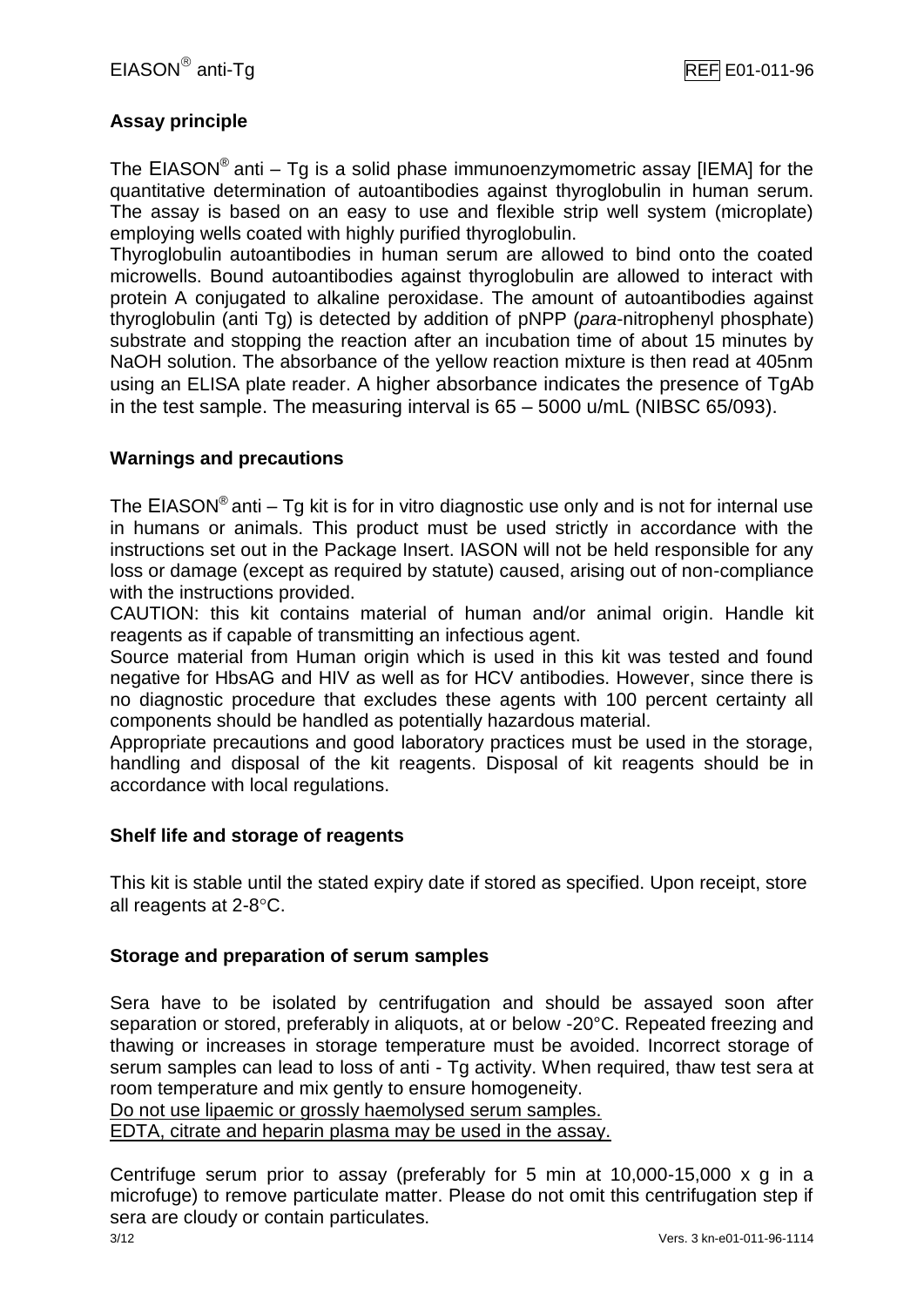#### **Materials provided**

*Allow all reagents A-I to reach room temperature before use.*

- A. MPL Microplate coated with highly purified Tg (96 wells in total, 8 wells per strip). Before opening the packet of the microplate, allow it to stand at room temperature (20 - 25°C) for at least 30 minutes. After opening, keep any unused strips in the original foil packet with the desiccant provided (reseal with adhesive tape). Store at 2 - 8°C until expire date.
- B. CAL 0 4 Calibrators (1 mL each); ready to use: 0, 35, 150, 1000, 5000 U/mL (units are NIBSC 65/093).
- C. CO1 CO2 Control 1 and Control 2 concentration see QC-Certificate  $(0.5$  mL each); concentrated dilute 1:20 with  $\overline{\text{DIL}}$ .
- D. DIL for dilution of serum samples and CO1, CO2, 125 mL, ready to use.
- E. PROTA (11 mL); ready to use.
- F. SUB pNPP (*para* nitrophenyl phosphate); ready to use (11 mL).
- G. STOP NaOH, ready to use (10.5 mL).
- H. WASH (125 mL), dilute 1:10 with distilled water. Store at 2-8°C until expire date.

#### **Materials required but not provided in the kit**

- Pipettes capable of dispensing 50 µL, 100 µL, 20 µL and 1 10 mL
- Distilled water
- ELISA plate reader suitable for 96 well formats and capable of measuring absorbances at 405 nm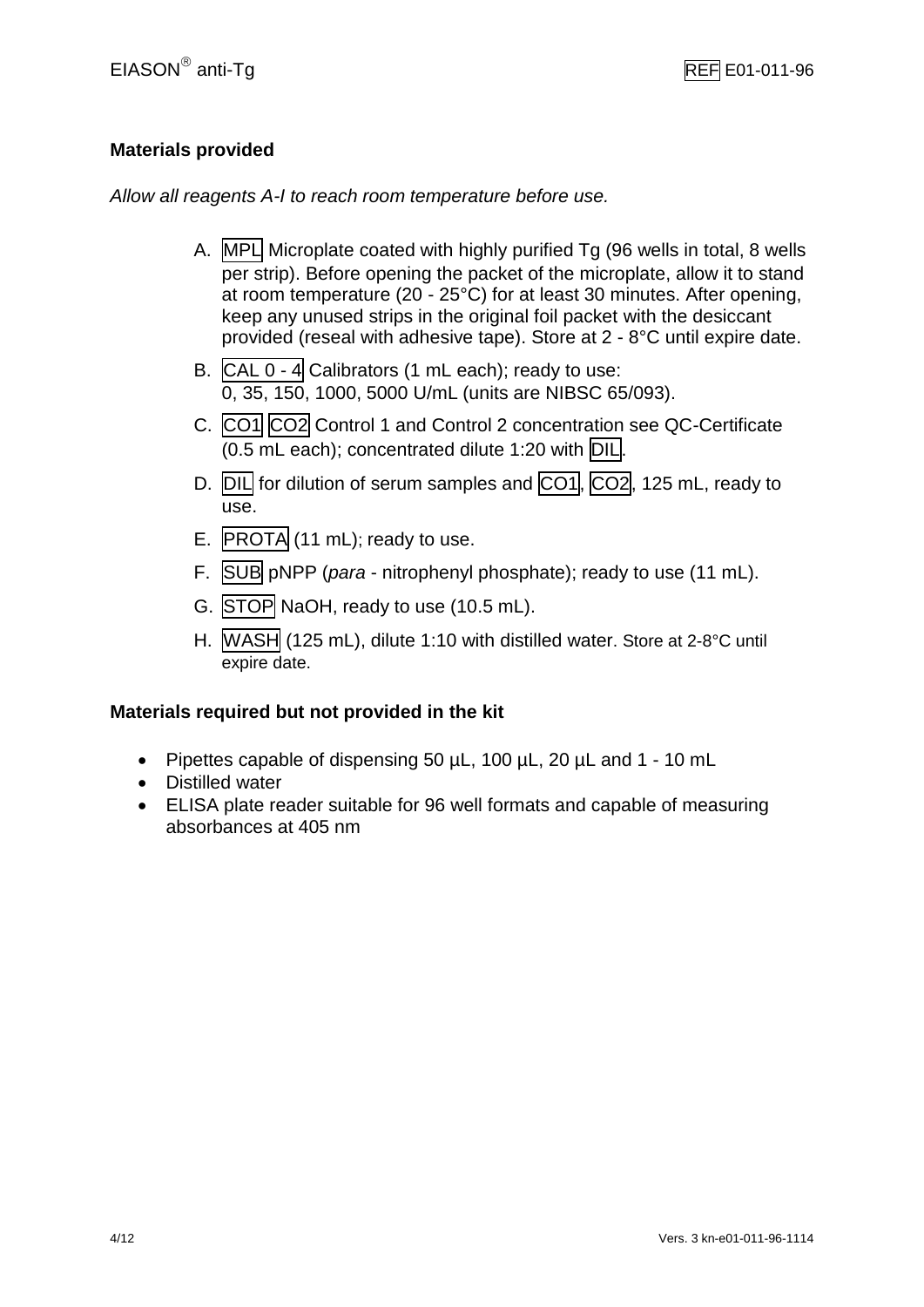#### **Assay procedure**

Calculate the number of individual MPL wells needed for the assay. Allow all the reagents supplied including the appropriate number of strips to reach room temperature. After opening, keep any unused strips in the original foil packet (reseal with adhesive tape) with the desiccant provided. Store the unused strips at 2-8°C. Kit controls should always be included in each assay run.

Please note that the optical density depends on incubation time and temperature. Therefore, it is necessary to bring all reagents to work-ready state before the start of the assay; the caps should be opened and all required wells should be in strip holder. Only such preparation will ensure equal elapsed time for each pipetting step without interruption.

Each run must include a standard curve and controls.

- 1. Dilute all CO1, CO2 and all test samples 1:20 with DIL.
- 2. Pipette 50 µL of CAL 0-4, CO1, CO2 and test sera (in duplicates) into the wells of MPL.
- 3. Cover the frame and shake the plate containing the various samples for 15 minutes at 20-25° on an ELISA plate shaker (500 rpm).
- 4. After the 15 minutes incubation (point 3), discard the samples by briskly inverting the frame of strip wells over a suitable receptacle. Wash 3 times with 350  $\mu$ L WASH per well and each time tap the inverted wells gently on a clean dry absorbent surface to remove any droplets of WASH.
- 5. Pipette very carefully 100 µL of reconstituted **PROTA** into each well.
- 6. Incubate for 15 min at 20-25°C with shaking (500 rpm).
- 7. After the 15 minutes incubation with PROTA, discard the PROTA by briskly inverting the wells over a suitable receptacle, wash 3 times with WASH as described under point 5.
- 8. Pipette very carefully 100 µL of SUB (TMB) into each well.
- 9. Incubate for 15 minutes at 20-25°C in the dark during which time a blue colour will develop.
- 10. Stop the substrate reaction by careful addition of 100 µL of STOP to each well (this will cause the blue colour to turn yellow). It is most important to ensure that the substrate incubation time (i.e. time from addition of SUB to addition of STOP) is the same for each well.
- 11.Measure the absorbance of each well at 405 nm using a microplate reader within 30 minutes after adding the stop solution.

or automated on:

- > **IASON<sup>®</sup>** Quardette
- > IASON<sup>®</sup> PersonalLab
- > **IASON<sup>®</sup> Gladiator**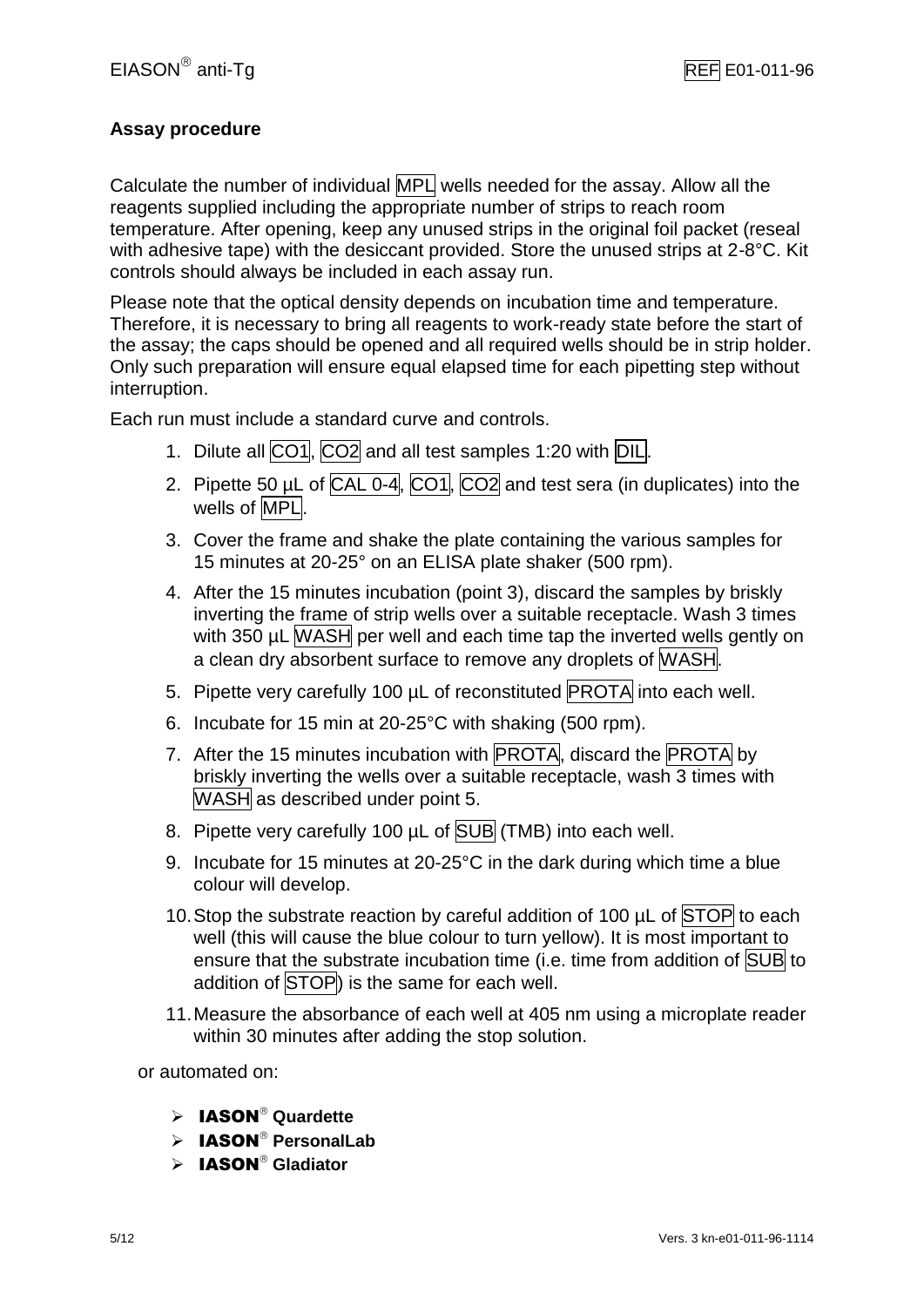#### **Quality control**

The regular use of control samples at several analyte levels is advised to ensure dayto-day validity of results. Two kit controls are provided. The controls should be tested as unknowns. Quality Control charts should be maintained to follow the assay performance.

The controls and the corresponding results of the QC-Laboratory are stated in the QC certificate added to the kit. The values and ranges stated on the QC sheet always refer to the current kit lot and should be used for direct comparison of the results.

It is also recommended to make use of national or international Quality Assessment programs in order to ensure the accuracy of the results.

Employ appropriate statistical methods for analysing control values and trends. If the results of the assay do not fit to the established acceptable ranges of control materials patient results should be considered invalid. In this case, please check the following technical areas: Pipetting and timing devices; photometer, expiration dates of reagents, storage and incubation conditions, aspiration and washing methods.

After checking the above mentioned items without finding any error contact your distributor or IASON directly.

#### **Calculation of results**

- Draw average of CAL 0-4 absorbance against concentration lin/log and draw a standard curve
- Lin-log algorithm curve fit is recommended as alternative data reduction
- Serum samples of concentration greater than concentration of CAL 4 can be further diluted with **DIL** to bring them within the measuring interval of the assay.

#### **Sample assay data**

Typical results of EIASON $^\circledR$  anti-Tg Calibrators:

| sample             | OD (405 nm) |
|--------------------|-------------|
| $CAL0 = 0$ U/mL    | 0.024       |
| $CAL1 = 35$ U/mL   | 0.069       |
| $CAL2 = 150$ U/mL  | 0.231       |
| $CAL3 = 1000$ U/mL | 1.212       |
| $CAL4 = 5000$ U/mL | 2.567       |

This data is for illustration only and must not be used for the calculation of any sample result.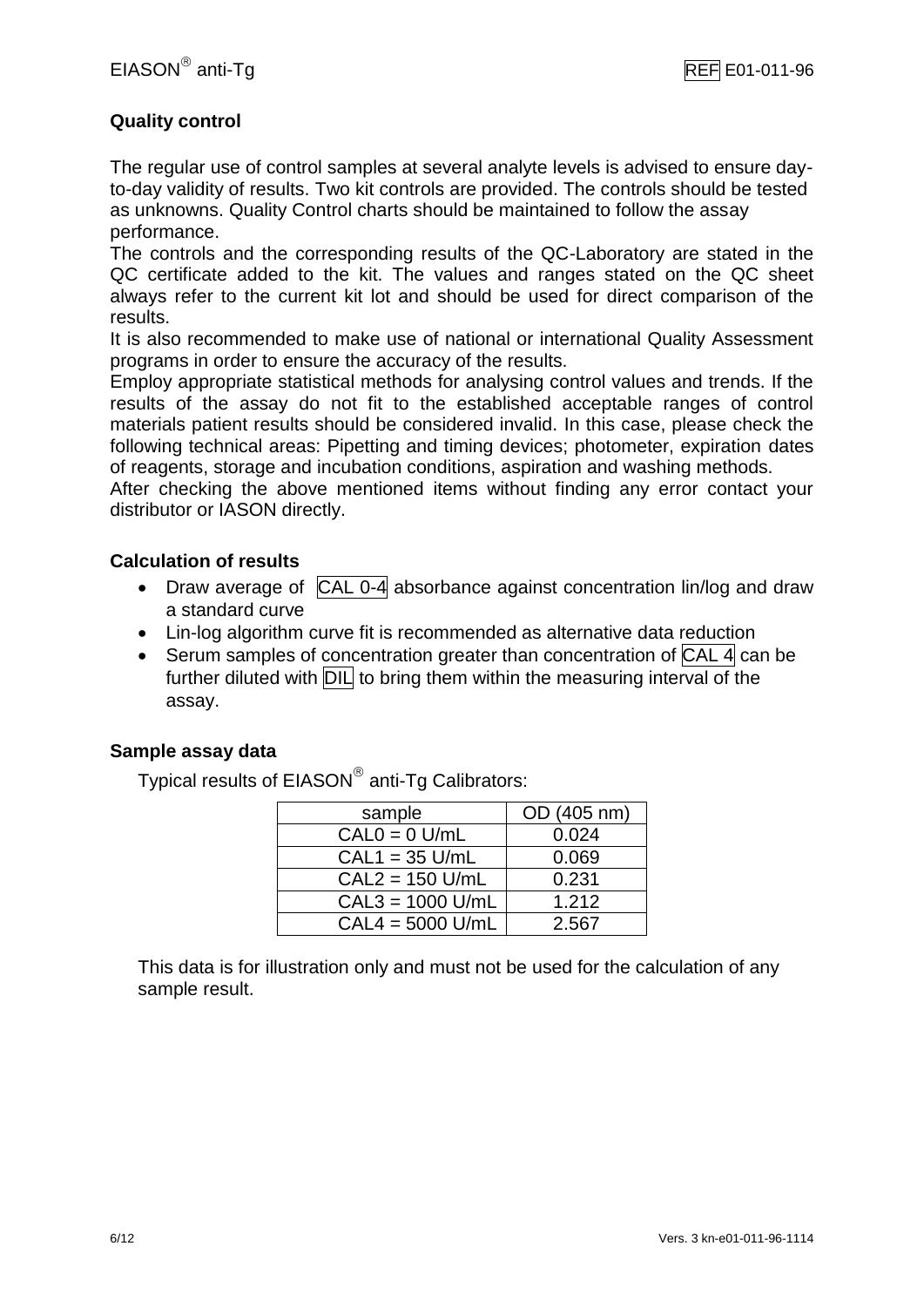# **Typical calibration curve**



This data is for illustration only and must not be used for the calculation of any sample result.

| <b>Reference values</b> |                    |  |
|-------------------------|--------------------|--|
|                         | <b>NIBSC 65/93</b> |  |
|                         | U/mL               |  |
| Negative                | < 65               |  |
| Positive                | ≥65                |  |

Each laboratory is recommended to determine ranges for their local population.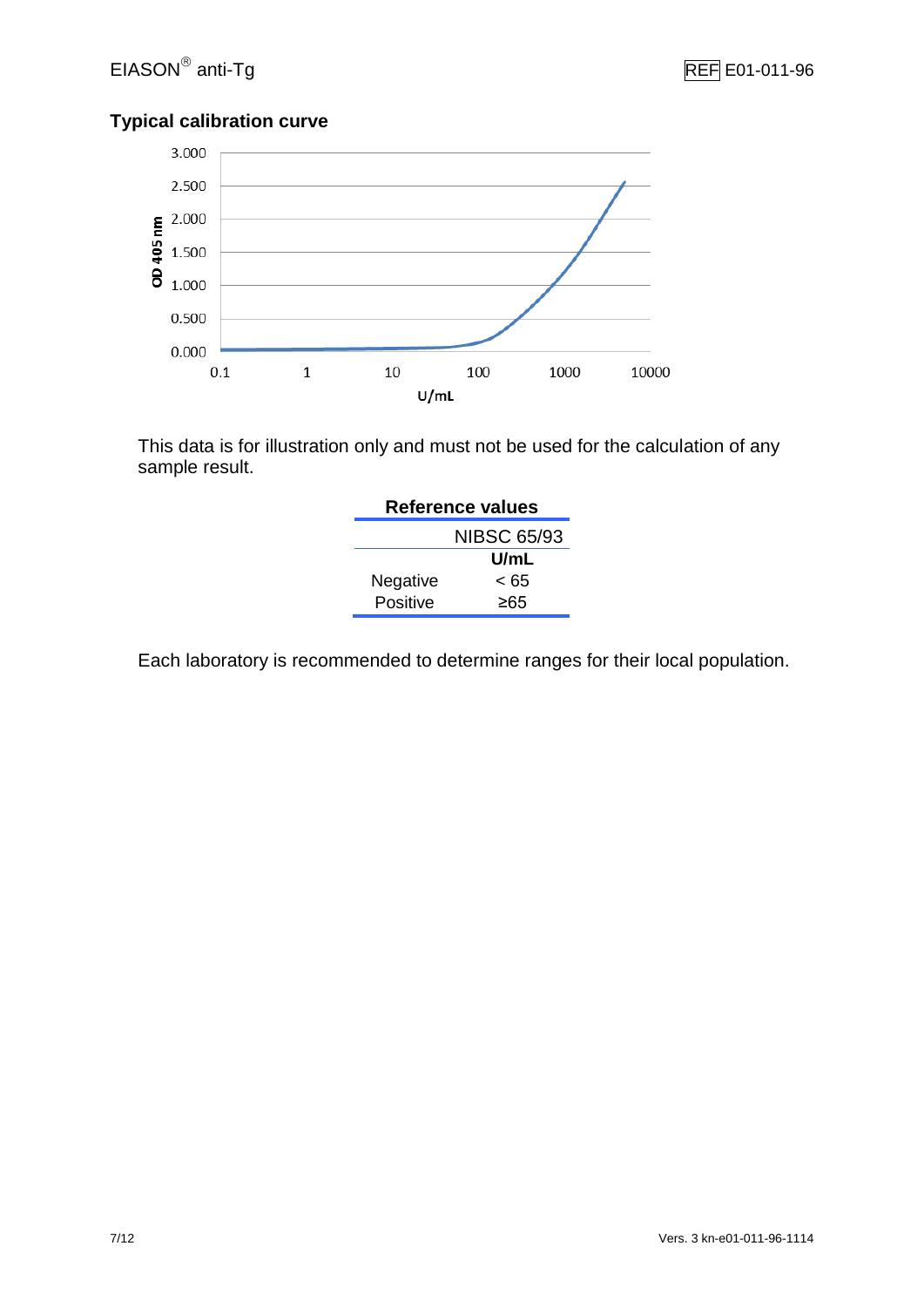## **CLINICAL EVALUATION**

#### **Clinical specificity**

Sera from 200 individual healthy blood donors were assayed in the EIASON $^{\circledR}$  anti-Tg kit. 190 (95%) were identified as being negative for TgAb.

#### **Clinical sensitivity**

Sera from 66 patients diagnosed with Hashimoto's or Graves` diseas were assayed in the EIASON $^\circledR$  anti-Tg kit. 48 (73%) were identified as being positive for TgAb.

#### **Lower detection limit**

The zero calibrator CAL 0 was assayed 20 times and the mean and standard deviation calculated. The lower detection limit at 2 standards deviations was 9.8 U/mL.

#### **Precision**

| Inter assay precision |                    |        | Inter assay precision |                  |       |
|-----------------------|--------------------|--------|-----------------------|------------------|-------|
| Sample                | Mean $U/mL$ (n=20) | CV (%) | Sample                | Mean U/mL (n=25) | CV(%) |
|                       | 56                 | 15.8   |                       |                  |       |
|                       | 205                | 10.9   |                       | 139              |       |
|                       | 759                |        |                       | 711              |       |
|                       | 1864               |        |                       | 1315             | 3.3   |

#### **Clinical accuracy**

Analysis of sera from patients with autoimmune diseases other than Graves' or Hashimoto's diseases indicated no interference from antibodies for 21-OH (n=4). 29% (n=7) of sera positive for antibodies to GAD, 18% (n=17) of sera positive for antibodies to IA-2, 44% (n=9) of sera positive for acetylcholine receptor, 40% (n=5) of sera positive for antibodies to dsDNA and 25% (n=28) of sera positive for Rheumatoid Factor were positive for TgAb in the EIASON $^{\circledR}$  anti-Tg.

#### **Interference**

No interference was observed was observed when samples were spiked with the following materials; haemoglobin up to 500 mg/dL, bilirubin up to 20 mg/dL and intralipid up to 3000 mg/dL.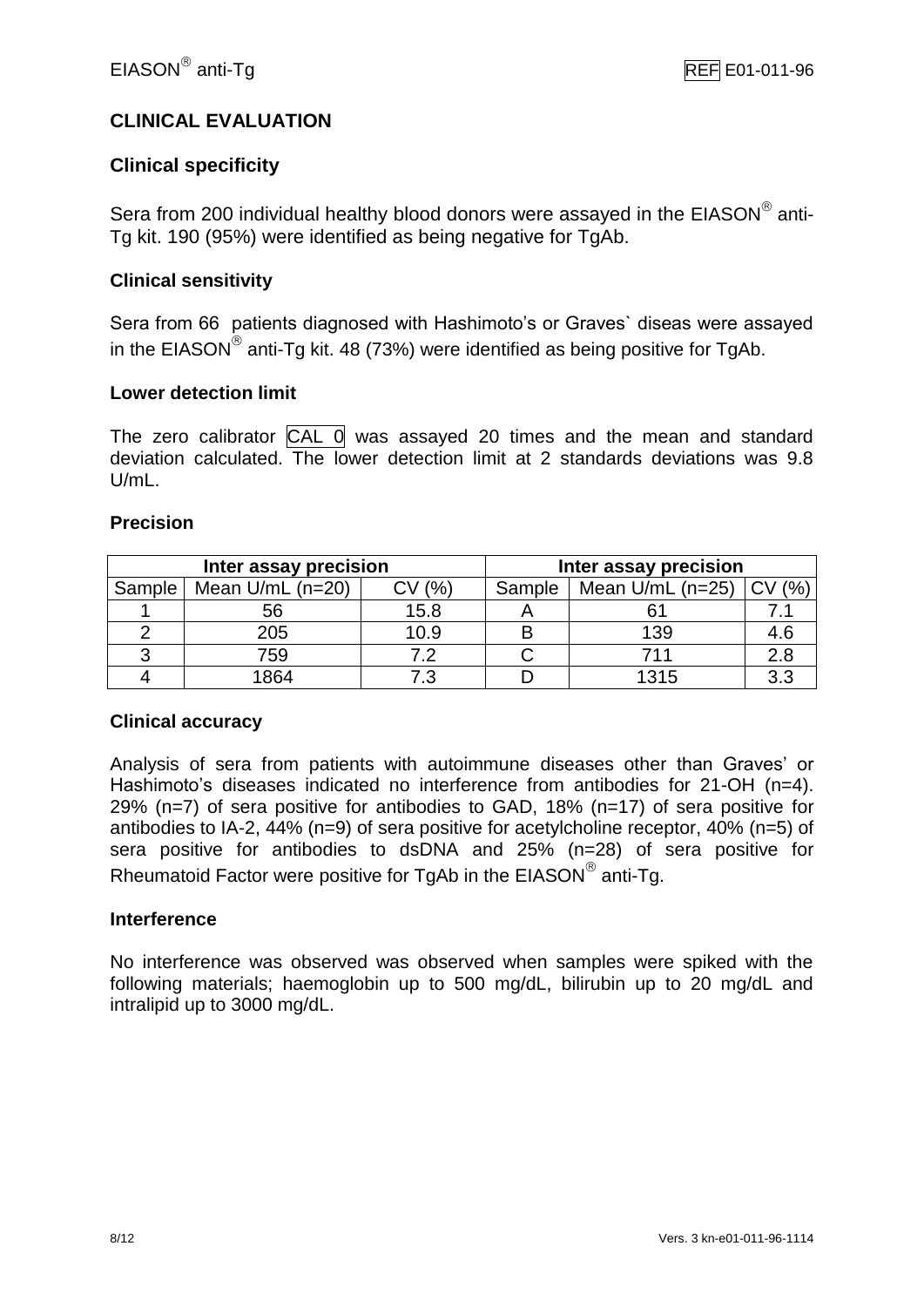#### **LEGAL ASPECTS**

#### **Reliability of results**

The test must be performed exactly as per the manufacturer's instructions for use. Moreover the user must strictly adhere to the rules of GLP (Good Laboratory Practice) or other applicable national standards and/or laws. This is especially relevant for the use of control reagents. It is important to always include, within the test procedure, a sufficient number of controls for validating the accuracy and precision of the test.

The test results are valid only if all controls are within the specified ranges and if all other test parameters are also within the given assay specifications. In case of any doubt or concern please contact IASON.

#### **Therapeutic consequences**

Therapeutic consequences should never be based on laboratory results only even if all test results are in agreement with the items as stated under Reliability of Results. Any laboratory result is only a part of the total clinical picture of a patient.

Only in cases where the laboratory results are in acceptable agreement with the overall clinical picture of the patient should therapeutic consequences be derived.

The test result itself should never be the sole determinant for deriving any therapeutic consequences.

#### **Liability**

Any modification of the test kit and/or exchange or mixture of any components of different lots from one test kit to another could negatively affect the intended results and validity of the overall test. Such modification and/or exchanges invalidate any claim for replacement.

Claims submitted due to customer misinterpretation of laboratory results subject to point Therapeutic Consequences are also invalid. Regardless, in the event of any claim, the manufacturer's liability is not to exceed the value of the test kit. Any damage caused to the test kit during transportation is not subject to the liability of the manufacturer.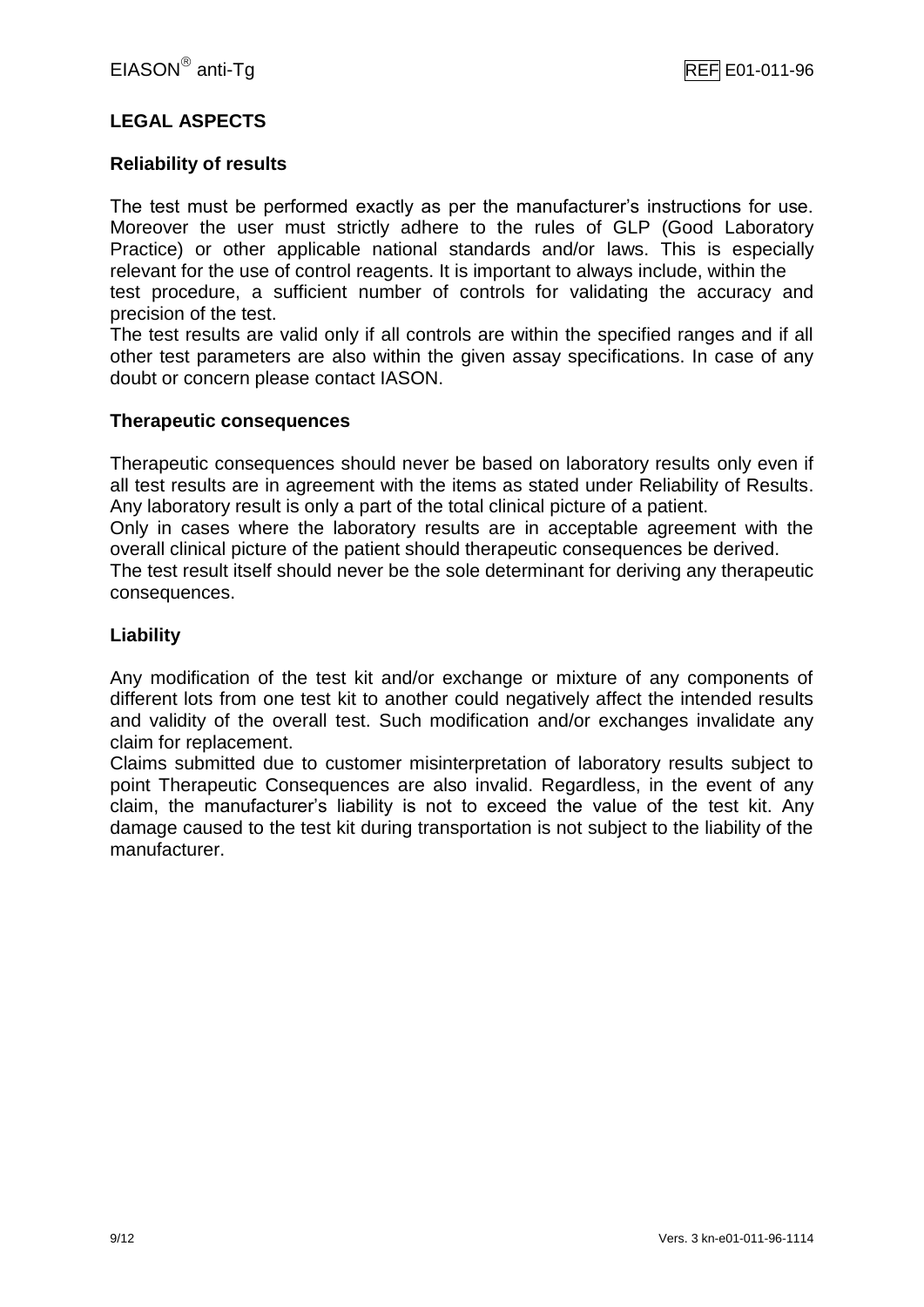#### **Literature**

- 1. Rees Smith B. Thyroid autoantibodies. Scand. J. Clin. Lab. Invest. (2001) 61 (Suppl. 235): 45-52.
- 2. Burne P. et al. Point-of-care assays for autoantibodies to thyroid peroxidase and to thyroglobulin. Thyroid 2005, 15: 1005-1010.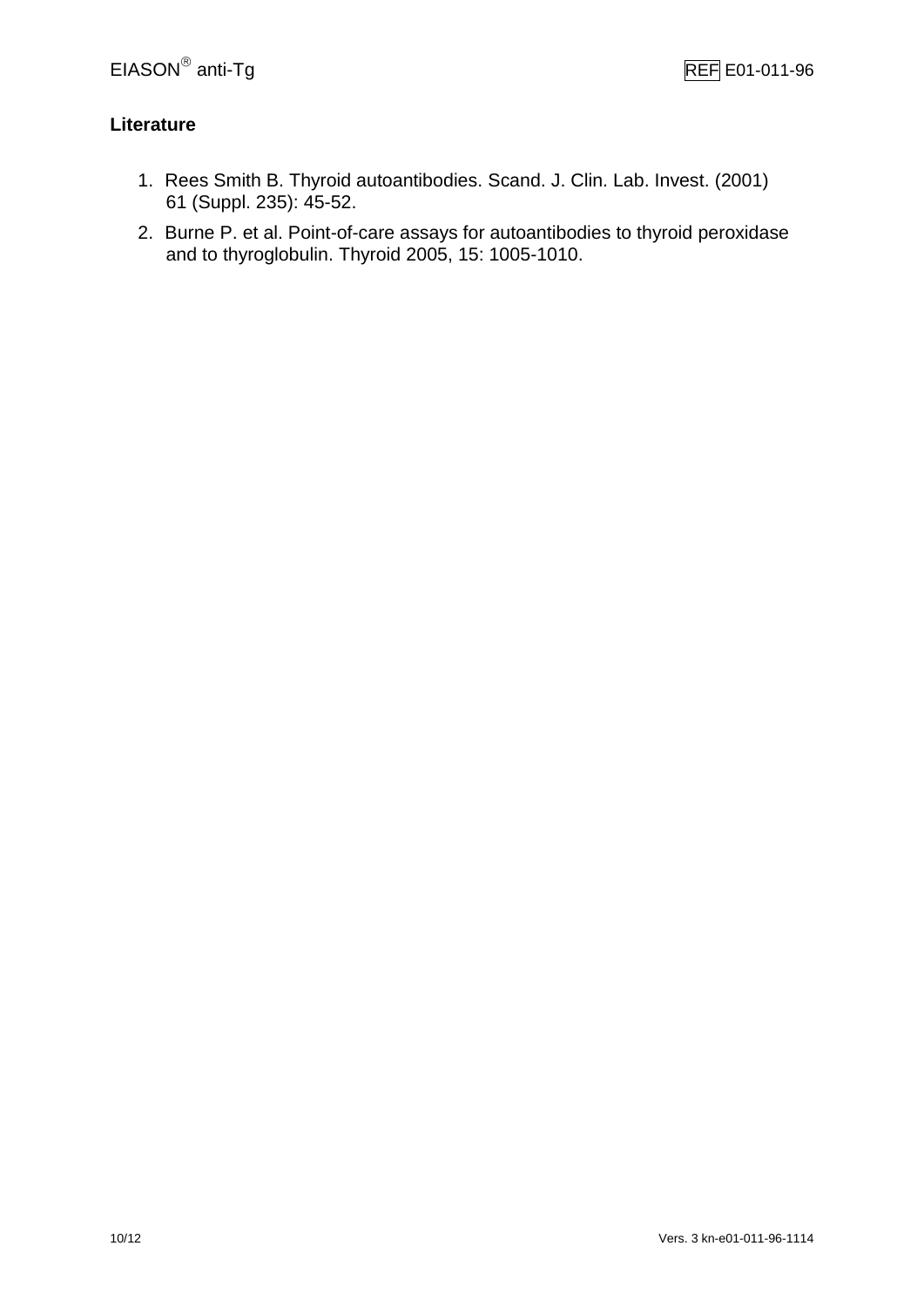# **This page is intentionally blank.**